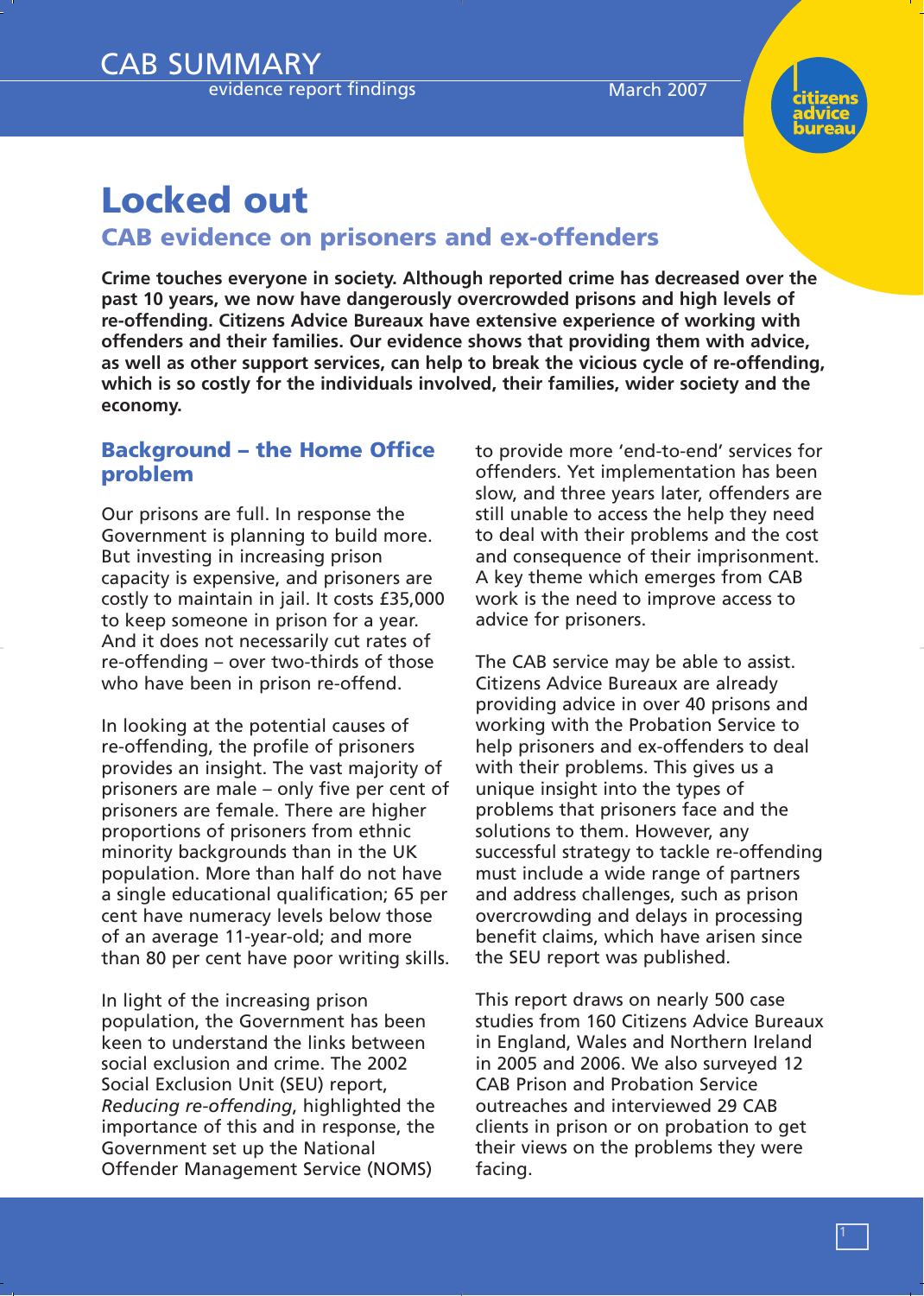## **Main findings**

Effective rehabilitation begins on arrival in prison. Prisoners' induction and reception into prison custody need to focus adequately on the practical issues that new prisoners have to sort out, such as outstanding housing, employment, debt and benefit liabilities.

Once in prison, prisoners find it difficult to deal with their problems. Simple actions such as making a phone call or writing a letter are no longer easy and are subject to restrictions. Without support and advice within prison, it is often not possible to deal with outstanding debts, or housing issues. Prisoners often lose their outside accommodation, and build up debts.

Prisoners' networks of family and friends are hugely important in supporting them throughout their sentence, and in providing them with a stable environment on release. However, the Prison Service often requires prisoners to be transferred to another prison, sometimes at short notice. Continual relocation can break down these relationships, removing a prisoner's personal support network at a time when they need it most.

The Prison Service has to provide training and education to help rehabilitate and prepare prisoners for release. These services vary from drug rehabilitation courses, financial capability, to educational training leading to professional qualifications. However the availability and quality of these courses varies enormously. As a result, when prisoners are transferred to another prison, they may not be able to continue the same courses.

Comprehensive support for prisoners during their sentences can help enable offenders to successfully rejoin society. But CAB evidence shows support services can be patchy, often leaving prisoners without the skills to manage their situations, thereby reducing their chances of successful rehabilitation.

These problems are compounded where a prisoner has specific needs. Women with babies in prison may be unable to claim benefits for their children. Foreign nationals are kept in prison for long periods waiting for the Home Office to make a decision about deportation. Victims of miscarriages of justice often face unique difficulties in readjusting to ordinary life. They may have become institutionalised and in many cases their problems are compounded by mental trauma, as well as economic hardship.

At the point of release, a range of support and advice services should be available through the Probation

#### **Case 1**

**A client of Citizens Advice Reducing Offending Through Advice (ROTA) project was struggling to find accommodation when he was released from prison. The ROTA worker assisted him in making a housing application to his local authority and also arranged stable short-term accommodation for his release. She also negotiated with his previous landlord to accept small weekly repayments from his prison wages to repay rent arrears. The adviser arranged for him to consult a family solicitor via a video link about re-establishing contact with his two children. When he was subsequently transferred to another prison, the adviser was able to refer him to a colleague for continued advice and support.** 

### **Case 2**

**A CAB in Hampshire saw a man who had been in prison on remand. However, the case never went to court and he was released from prison after two months. On discharge he was given a travel voucher, but no money, and no accommodation had been arranged for him. He had no means of buying food.**

#### **Case 3**

**A CAB in Northamptonshire reported that a woman sought advice after her conviction had been quashed on appeal. The client, who was refused medical treatment for depression whilst in prison, was released with no money. As a result she had to walk right across London, despite poor mental and physical health.**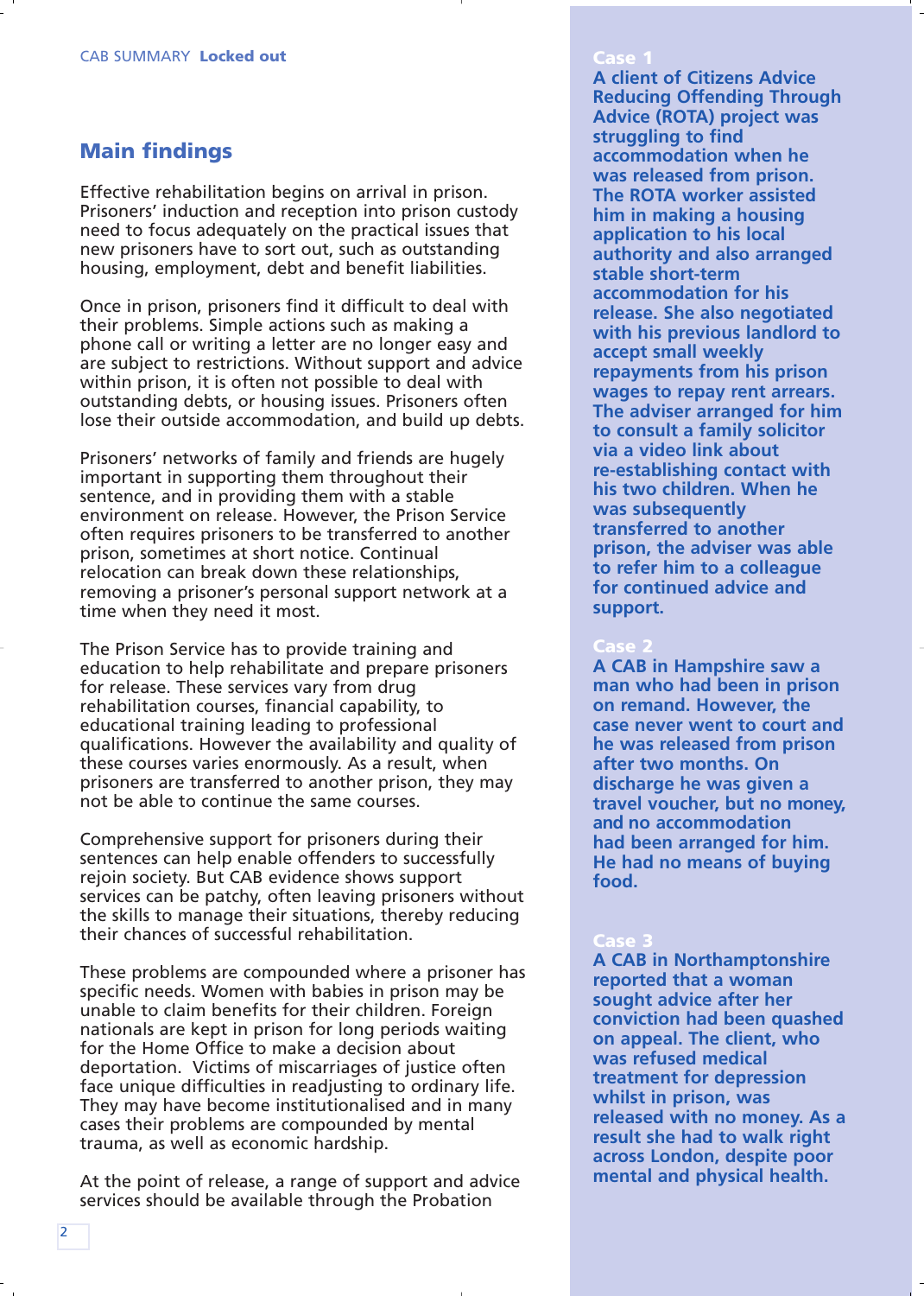Service and other advice agencies. These services help prisoners to organise accommodation and immediate financial support, either through employment or the benefit system. In reality, offenders are often released without having these basic needs met. They may find themselves homeless and hungry, and some may re-offend as a result of immediate poverty.

Prisoners who are released from remand are not eligible for practical support from the Probation Service, even though they can be held on remand for as long as 12 months.

Many prisoners are entitled to a discharge grant on release to help them meet living expenses for the first week until benefit claims are processed. However, the amount of discharge grant has remained fixed since 1997. CAB evidence suggests that this amount is insufficient to last for a week, let alone the 11 to 18 days in which benefit claims are supposed to be processed.

For ex-offenders to become financially stable on release, they need to be able to make advance claims for benefit, using documentation they are likely to have with them. It is also important that these claims are processed quickly.

Although NOMS has a target to find accommodation on release for 70,000 ex-offenders, CAB evidence suggests that many prisoners slip through the net, particularly in finding permanent accommodation. Some local authorities refuse to rehouse ex-offenders because they consider they are not vulnerable and are intentionally homeless.

The repercussions of a custodial sentence can be long term. Finding employment can be difficult, due to the current legislation on disclosure of unspent convictions, and the reluctance on the part of many employers to take on ex-offenders. Some newly released prisoners cannot receive their wages or benefits because they do not have any documents to prove their identity in order to open a bank account, and so are locked out.

It is important to realise that these problems do not occur in isolation – prisoners and ex-offenders often have complex needs and may struggle to deal with them without appropriate advice and support. Advice therefore plays a key role in rehabilitating offenders. Independent, quality assured advice, delivered by voluntary sector providers, offers skills and advocacy which may not be available from statutory providers, such as Jobcentre Plus. Access to advice should therefore be at the heart of NOMS's strategy for reducing re-offending.

**A CAB in Berkshire reported that a recently released prisoner was told by Jobcentre Plus that it would take up to six weeks to process his claim for Jobseeker's Allowance. Although he had been given a discharge grant of £46 on release, the money had only lasted 10 days. When the client applied for a crisis loan, Jobcentre Plus refused his application because they did not think he could repay it.**

#### **Case 5**

**A Somerset CAB reported that when a prisoner who tried to commit suicide was released from custody, he had nowhere to stay and had to sleep in his car in temperatures below freezing. The local authority refused to rehouse him because they did not think he was vulnerable. After having been turned away, the man admitted to stealing petrol to keep his car running, and then when the temperatures dropped even lower, he ripped a telephone off the wall in the police station so that he could have a bed for the night.** 

#### **Case 6**

**A CAB in Essex reported a client who found it extremely difficult to get work as a result of his criminal record. He had been sleeping on a friend's floor but had been asked to leave, and was about to become homeless. Without employment, he could not afford accommodation, and his lack of a stable address would make finding employment even harder than it already was.**